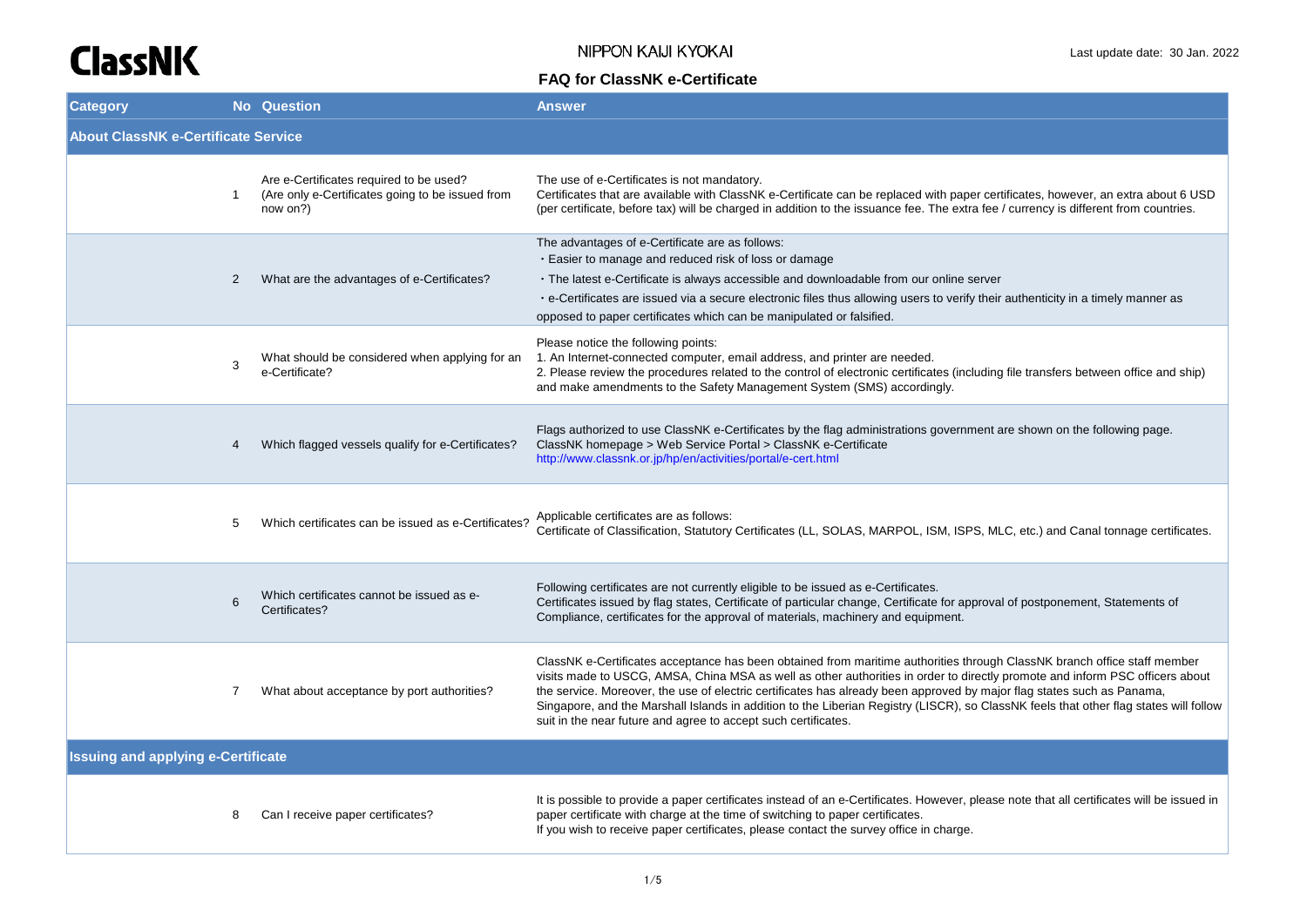NIPPON KAIJI KYOKAI

| <b>Category</b> |    | <b>No</b> Question                                                                                       | <b>Answer</b>                                                                                                                                                                                                                                                                                                                                                                                                                                                                                                                                            |
|-----------------|----|----------------------------------------------------------------------------------------------------------|----------------------------------------------------------------------------------------------------------------------------------------------------------------------------------------------------------------------------------------------------------------------------------------------------------------------------------------------------------------------------------------------------------------------------------------------------------------------------------------------------------------------------------------------------------|
|                 | 9  | When are e-Certificates issued?                                                                          | In the case where the latest certificate is paper certificate, e-Certificates are to be issued as follows:<br>1. After completion of renewal surveys/audits<br>2. When existing paper certificates require rewriting due to changes in any information contained thereon.<br>In addition to the above, e-Certificates may be issued for a fee per when requested.                                                                                                                                                                                        |
|                 | 10 | How can I receive an e-Certificate?                                                                      | The procedure of receiving of an e-Certificate is as follows:<br>1. e-Certificates are issued by ClassNK branch offices after completion of surveys/audits and a "Notification of update survey<br>documents" containing a hyperlink (URL) will be sent to the e-mail address registered at the time of application.<br>You can access the download page through the link and download the electronic files (PDF) for each certificate (validity: 2<br>weeks).<br>2. After expiration of above notification, e-Certificates are available from NK-SHIPS. |
|                 | 11 | How can I receive an e-Certificate when there is<br>no Internet access available on board?               | Please access the download page for an e-Certificate while ashore (e.g., at the shipowner's or ship manager's office) and<br>download the electronic files (PDF), then send them to the ship by email, etc.                                                                                                                                                                                                                                                                                                                                              |
|                 | 12 | The link of download page mentioned in a<br>notification is expired.                                     | The link mentioned in the notification is valid for 2 weeks after receipt of the notification.<br>After 2 weeks, the e-Certificates are available from webservice portal, NK-SHIPS.<br>ClassNK homepage > Web Service Portal Login > NK-SHIPS<br>https://portal.classnk.or.jp/portal/index.jsp                                                                                                                                                                                                                                                           |
|                 | 13 | What about the file size of an e-Certificate?                                                            | The typical file size for an e-Certificate is about 200 KB, but it depends upon the kind of certificate and the number of<br>endorsement pages.<br>Total file size is typically 4-6 MB when all certificates are issued after completion of renewal surveys, so please email multiple files<br>separately to ships.                                                                                                                                                                                                                                      |
|                 | 14 | Is there a limit to the number of times an<br>e-Certificate may be downloaded?                           | No, there is no such limit. An e-Certificate may be downloaded as many times as needed.                                                                                                                                                                                                                                                                                                                                                                                                                                                                  |
|                 |    | 15 I lost the download page link.                                                                        | Please access the "Inquiries" page listed below or contact nkecert@classnk.or.jp. The download page link will be re-sent to your<br>designated e-mail address.<br>If 2 weeks have passed since the e-Certificates was issued, you can download e-Certificates from NK-SHIPS.<br>ClassNK homepage > Quick Links > e-Certificate Verification > Inquiries<br>https://e-certificate.classnk.or.jp/CERF02010.aspx                                                                                                                                            |
|                 | 16 | How can I change the email address which<br>receives the "Notification of issuance of<br>e-Certificate"? | Please change the registered e-mail address on the site when you submit a application via e-Application.<br>(Application for surveys and audits shall be by e-Application.)<br>If you do not use e-Application due to some reason, please inform the survey office in charge.<br>For more detailes about the e-Application, please access the "e-Application" page listed below.<br>ClassNK homepage > Products & Services > Web Service Portal > e-Application<br>https://www.classnk.or.jp/hp/en/activities/portal/e-appli.html                        |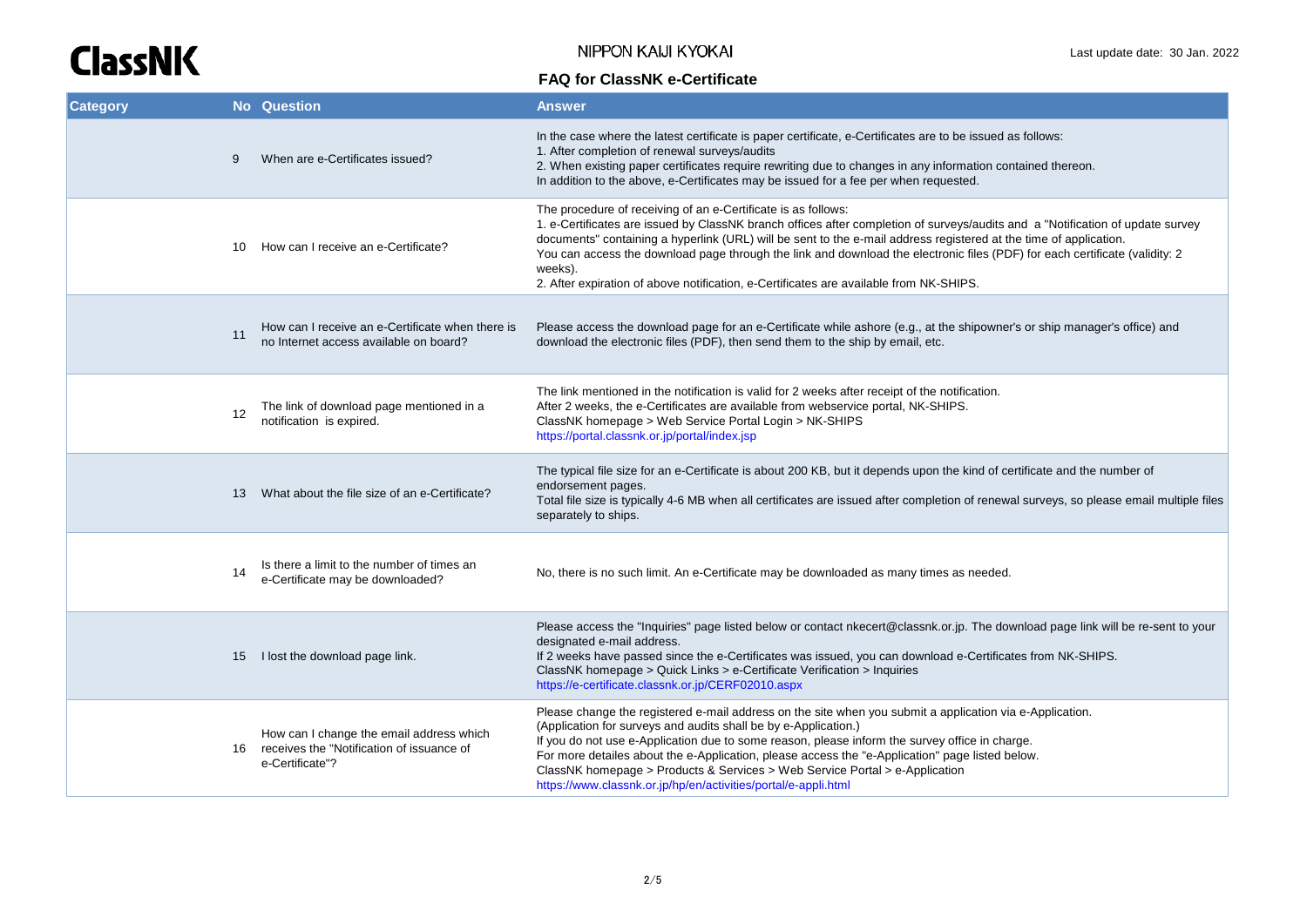| <b>Category</b>                  |    | <b>No</b> Question                                                                                      | <b>Answer</b>                                                                                                                                                                                                                                                                                                                                                                                                                                                                                                                                                                                                                                                                                                                   |
|----------------------------------|----|---------------------------------------------------------------------------------------------------------|---------------------------------------------------------------------------------------------------------------------------------------------------------------------------------------------------------------------------------------------------------------------------------------------------------------------------------------------------------------------------------------------------------------------------------------------------------------------------------------------------------------------------------------------------------------------------------------------------------------------------------------------------------------------------------------------------------------------------------|
| <b>Operations and management</b> |    |                                                                                                         |                                                                                                                                                                                                                                                                                                                                                                                                                                                                                                                                                                                                                                                                                                                                 |
|                                  | 17 | Is there a user manual for ClassNK e-Certificate<br>Service Operation?                                  | Please access the "About e-Certificate" page listed below.<br>ClassNK homepage > Products & Services > Web Service Portal > ClassNK e-Certificate<br>https://www.classnk.or.jp/hp/en/activities/portal/e-cert.html                                                                                                                                                                                                                                                                                                                                                                                                                                                                                                              |
|                                  | 18 | How can I manage electronic certificates while on<br>board?                                             | Please keep the latest e-Certificate (electronic files) on board.                                                                                                                                                                                                                                                                                                                                                                                                                                                                                                                                                                                                                                                               |
|                                  | 19 | I cannot figure out which e-Certificate (electronic<br>file) is the latest and should be kept on board. | You can download the latest e-Certificates from NK-SHIPS. Multiple certificates can be downloaded at the same time. Please<br>download e-Certificate (electronic files) either from on board the or from ashore. Files downloaded from ashore should then be<br>emailed, etc. to the ship.                                                                                                                                                                                                                                                                                                                                                                                                                                      |
|                                  | 20 | Is it necessary to keep the printed version of the<br>e-Certificates on board required?                 | No need to keep the printed version of the e-certificates.<br>However, in the following cases, e-Certificates are issued by ClassNK branch offices after completion of surveys/audits and the<br>printed version e-Certificates are handed over:<br>(1) When e-Certificate (electronic files) cannot be kept on board the vessel before leaving the port.<br>(2) For the purpose of receiving clearance to enter/leave port, and examinations by Port State Control authorities.<br>Please note that control and responsibility for the printed version of the e-Certificates lies with the management company.<br>Also, certificates may be printed out in color or black and white, but printing out in color is recommended. |
|                                  | 21 | How is endorsement after completion of periodical<br>survey applied to an e-Certificate?                | The endorsement information (date of survey, place and name of surveyor, etc.) will be added to the endorsement page of e-<br>Certificate on the online server by our attending surveyor after complation of the periodical surveys/audits.<br>Please keep a new e-Certificate on the vessel after the endorsement page has been updated.                                                                                                                                                                                                                                                                                                                                                                                       |
|                                  | 22 | What about issuing a revised e-Certificate?                                                             | When the details contained on an e-Certificate need to be changed, the survey office-in-charge will issue revised e-certificates.                                                                                                                                                                                                                                                                                                                                                                                                                                                                                                                                                                                               |
|                                  | 23 | Is full-time access to the Internet on board<br>required?                                               | No Internet connection is required to open and print out previously downloaded e-Certificates.                                                                                                                                                                                                                                                                                                                                                                                                                                                                                                                                                                                                                                  |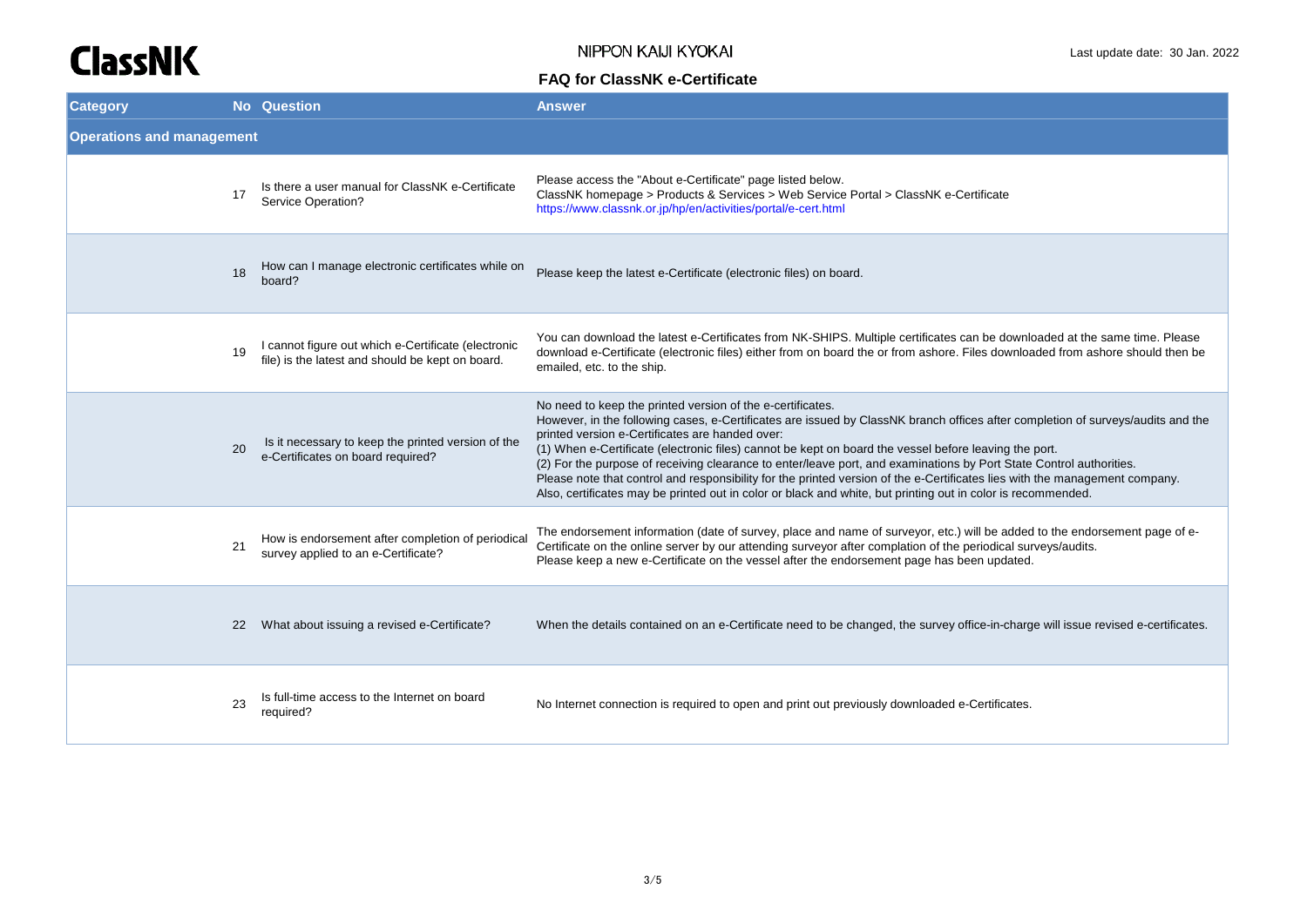| <b>Category</b>                    |    | <b>No</b> Question                                                                                                                  | <b>Answer</b>                                                                                                                                                                                                                                                               |
|------------------------------------|----|-------------------------------------------------------------------------------------------------------------------------------------|-----------------------------------------------------------------------------------------------------------------------------------------------------------------------------------------------------------------------------------------------------------------------------|
| Fee                                |    |                                                                                                                                     |                                                                                                                                                                                                                                                                             |
|                                    | 24 | What about the additional fee for ClassNK's<br>e-Certificate Service?                                                               | A fixed issuance fee and a government surcharge will be charged for each certificate issued regardless of whether this service is<br>used; there is, however, no extra fee for using this service.                                                                          |
|                                    | 25 | Is there any discount available for ClassNK's<br>e-Certificate Service?                                                             | There are no discount and no preferential plans currently being offered.                                                                                                                                                                                                    |
|                                    | 26 | What about the additional fee for issuing paper<br>certificate under the flag states which authorized<br>issuance of e-Certificate? | In case where certificates that are available with ClassNK e-Certificate are replaced with paper certificates, an extra about 6 USD<br>(per certificate, before tax) will be charged in addition to the issuance fee. The extra fee / currency is different from countries. |
|                                    | 27 | What about communication costs and printing<br>costs?                                                                               | Any relevant communication costs (including the cost of downloading electronic certificates and the cost of accessing the<br>verification site), communication devices, printers and printing costs etc. are to be borne by the user (shipowner/ship manager).              |
| Related to confirming the validity |    |                                                                                                                                     |                                                                                                                                                                                                                                                                             |
|                                    | 28 | How do you certify the validity of an e-Certificate?                                                                                | You can confirm the validity of the e-Certificate on the e-Certificate Verification Site. For this purpose, an Internet-connected PC<br>or a mobile device (smartphone or tablet) is required.                                                                              |
|                                    | 29 | In cases where there is no Internet connection on<br>board, how you would verify the validity of<br>e-Certificate?                  | Please present the e-Certificate (electronic files). The digital signature on the e-Certificate certifies that the electronic file has been<br>issued by ClassNK, and has not been tampered with or falsified.                                                              |
|                                    | 30 | How do I use QR code on an e-Certificate?                                                                                           | You can access the e-Certificate Verification Site directly by scanning the QR code using mobile devices (smartphones or tablets)<br>using the device's camera.<br>You will need to install an application for reading QR codes in advance.                                 |
|                                    | 31 | Do I need to input my user ID and password to<br>access the e-Certificate Verification Site?                                        | No password or user ID is required.<br>Please enter the vessel's IMO Number (7-digit number) and Tracking ID (20-digit number) to access the e-Certificate Verification<br>Site.                                                                                            |